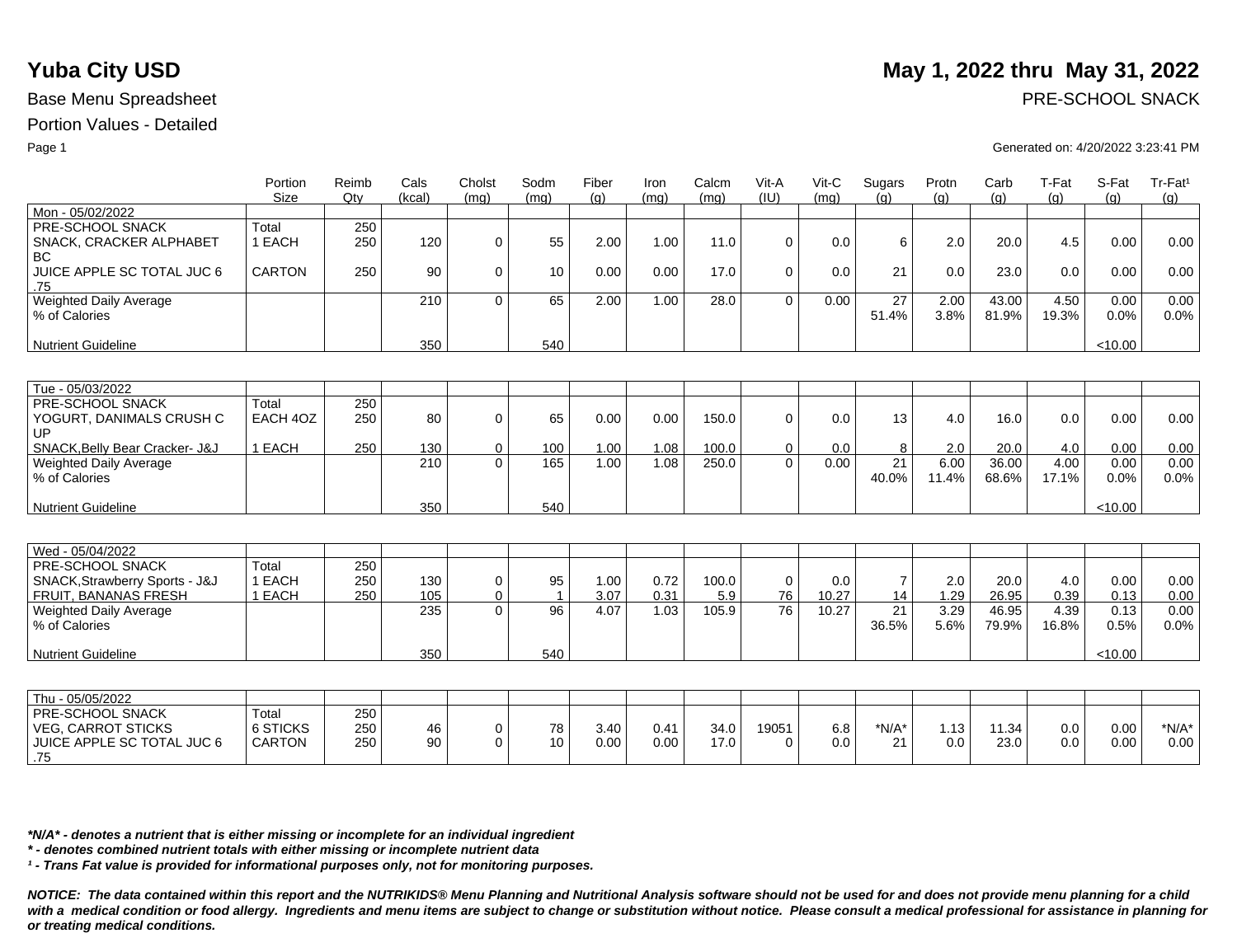SNACK, PRETZEL STICKLETS

FRUIT, RAISINS

|                                     | Portion        | Reimb  | Cals          | Cholst           | Sodm       | Fiber       | Iron         | Calcm        | Vit-A         | Vit-C        | Sugars         | Protn       | Carb         | T-Fat       | S-Fat       | Tr-Fat <sup>1</sup> |
|-------------------------------------|----------------|--------|---------------|------------------|------------|-------------|--------------|--------------|---------------|--------------|----------------|-------------|--------------|-------------|-------------|---------------------|
| <b>Weighted Daily Average</b>       | Size           | $Q$ ty | (kcal)<br>136 | (mq)<br>$\Omega$ | (mq)<br>88 | (g)<br>3.40 | (mq)<br>0.41 | (mg)<br>51.0 | (IU)<br>19051 | (mq)<br>6.80 | (q)<br>$*21$   | (g)<br>1.13 | (g)<br>34.34 | (q)<br>0.00 | (g)<br>0.00 | (q)<br>$*0.00$      |
| % of Calories                       |                |        |               |                  |            |             |              |              |               |              | $*61.5%$       | 3.3%        | 100.6%       | 0.0%        | 0.0%        | $*0.0\%$            |
|                                     |                |        |               |                  |            |             |              |              |               |              |                |             |              |             |             |                     |
| <b>Nutrient Guideline</b>           |                |        | 350           |                  | 540        |             |              |              |               |              |                |             |              |             | < 10.00     |                     |
|                                     |                |        |               |                  |            |             |              |              |               |              |                |             |              |             |             |                     |
| Fri - 05/06/2022                    |                |        |               |                  |            |             |              |              |               |              |                |             |              |             |             |                     |
| PRE-SCHOOL SNACK                    | Total          | 250    |               |                  |            |             |              |              |               |              |                |             |              |             |             |                     |
| <b>SNACK, Dots Crackers Vanilla</b> | 1 EACH         | 250    | 120           | $\mathbf 0$      | 95         | 1.00        | 0.72         | 100.0        | $\mathbf 0$   | 0.0          | $\overline{7}$ | 2.0         | 20.0         | 4.0         | 0.00        | 0.00                |
| MILK.1% WHITE                       | <b>CARTON</b>  | 250    | 130           | 15               | 160        | 0.00        | 0.00         | 400.0        | 500           | 1.2          | 15             | 10.0        | 16.0         | 2.5         | 1.50        | 0.00                |
| <b>Weighted Daily Average</b>       |                |        | 250           | 15               | 255        | 1.00        | 0.72         | 500.0        | 500           | 1.20         | 22             | 12.00       | 36.00        | 6.50        | 1.50        | 0.00                |
| % of Calories                       |                |        |               |                  |            |             |              |              |               |              | 35.2%          | 19.2%       | 57.6%        | 23.4%       | 5.4%        | 0.0%                |
| <b>Nutrient Guideline</b>           |                |        | 350           |                  | 540        |             |              |              |               |              |                |             |              |             | < 10.00     |                     |
|                                     |                |        |               |                  |            |             |              |              |               |              |                |             |              |             |             |                     |
| Mon - 05/09/2022                    |                |        |               |                  |            |             |              |              |               |              |                |             |              |             |             |                     |
| PRE-SCHOOL SNACK                    | Total          | 250    |               |                  |            |             |              |              |               |              |                |             |              |             |             |                     |
| <b>SNACK, GOLDFISH CRACKERS</b>     | 1 EACH         | 250    | 100           | $\overline{4}$   | 170        | 1.00        | 0.36         | 20.0         | $\Omega$      | 0.0          | $*N/A*$        | 3.0         | 14.0         | 3.5         | 1.00        | 0.00                |
| MILK, GALLON 1%                     | .5 CUP         | 250    | 65            | $\,8\,$          | 80         | 0.00        | 0.00         | 200.0        | 250           | 0.6          | 8              | 5.0         | 8.0          | 1.25        | 0.75        | 0.00                |
| Weighted Daily Average              |                |        | 165           | 12               | 250        | 1.00        | 0.36         | 220.0        | 250           | 0.60         | *8             | 8.00        | 22.00        | 4.75        | 1.75        | 0.00                |
| % of Calories                       |                |        |               |                  |            |             |              |              |               |              | $*18.2%$       | 19.4%       | 53.3%        | 25.9%       | 9.5%        | 0.0%                |
|                                     |                |        |               |                  |            |             |              |              |               |              |                |             |              |             |             |                     |
| <b>Nutrient Guideline</b>           |                |        | 350           |                  | 540        |             |              |              |               |              |                |             |              |             | < 10.00     |                     |
|                                     |                |        |               |                  |            |             |              |              |               |              |                |             |              |             |             |                     |
| Tue - 05/10/2022                    |                |        |               |                  |            |             |              |              |               |              |                |             |              |             |             |                     |
| PRE-SCHOOL SNACK                    | Total          | 250    |               |                  |            |             |              |              |               |              |                |             |              |             |             |                     |
| <b>TORTILLA, CHIPS</b>              | <b>PACKAGE</b> | 250    | 203           | $\mathbf 0$      | 83         | 3.00        | 0.60         | 27.0         | 150           | 1.5          | $*N/A*$        | 3.0         | 28.5         | 7.5         | 1.50        | 0.00                |
| SALSA, COMMODITY                    | #8 SCOOP       | 250    | 35            | $\Omega$         | 124        | 3.54        | 0.00         | 0.0          | $\Omega$      | 0.0          | $*N/A*$        | 0.0         | 7.09         | 0.0         | 0.00        | 0.00                |
|                                     |                |        |               |                  |            |             |              |              |               |              |                |             |              |             |             |                     |
| Weighted Daily Average              |                |        | 238           | $\Omega$         | 207        | 6.54        | 0.60         | 27.0         | 150           | 1.50         | $*N/A*$        | 3.00        | 35.59        | 7.50        | 1.50        | 0.00                |
| % of Calories                       |                |        |               |                  |            |             |              |              |               |              | *N/A%*         | 5.0%        | 59.8%        | 28.4%       | 5.7%        | 0.0%                |
| <b>Nutrient Guideline</b>           |                |        | 350           |                  | 540        |             |              |              |               |              |                |             |              |             | < 10.00     |                     |
|                                     |                |        |               |                  |            |             |              |              |               |              |                |             |              |             |             |                     |
| Wed - 05/11/2022                    |                |        |               |                  |            |             |              |              |               |              |                |             |              |             |             |                     |
| PRE-SCHOOL SNACK                    | Total          | 250    |               |                  |            |             |              |              |               |              |                |             |              |             |             |                     |

*\*N/A\* - denotes a nutrient that is either missing or incomplete for an individual ingredient*

*\* - denotes combined nutrient totals with either missing or incomplete nutrient data*

BAG BOX

*¹ - Trans Fat value is provided for informational purposes only, not for monitoring purposes.*

250 250

70 114 0  $\Omega$ 

230 10

*NOTICE: The data contained within this report and the NUTRIKIDS® Menu Planning and Nutritional Analysis software should not be used for and does not provide menu planning for a child*  with a medical condition or food allergy. Ingredients and menu items are subject to change or substitution without notice. Please consult a medical professional for assistance in planning for *or treating medical conditions.*

3.00 1.71 1.00 0.68

9.0 23.6

0 0

0.0 0.87

0 25

2.0 1.25

16.0 30.14 0.0 0.1

0.00 0.04

0.00 0.00

## **Yuba City USD** May 1, 2022 thru May 31, 2022

Base Menu Spreadsheet **PRE-SCHOOL SNACK** 

Page 2 Generated on: 4/20/2022 3:23:41 PM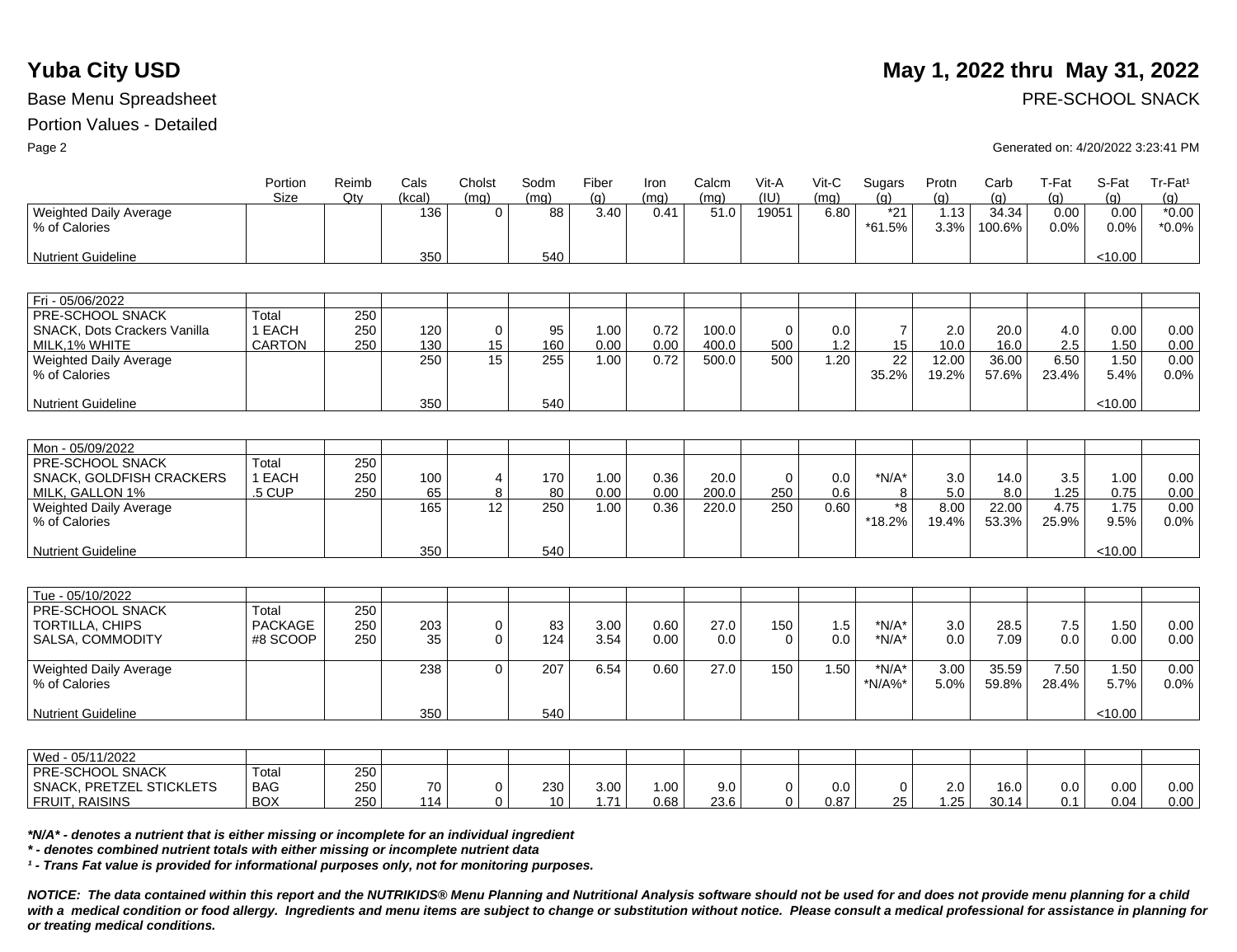|                                         | Portion<br>Size | Reimb<br>Qtv | Cals<br>(kcal) | Cholst<br>(mq) | Sodm<br>(mq) | Fiber<br>(q) | Iron<br>(mq) | Calcm<br>(mq) | Vit-A<br>(IU)  | $V$ it-C<br>(mq) | Sugars<br>(a)    | Protn<br>(q) | Carb<br>(q)     | T-Fat<br>(g)  | S-Fat<br>(q) | Tr-Fat <sup>1</sup><br>(g) |
|-----------------------------------------|-----------------|--------------|----------------|----------------|--------------|--------------|--------------|---------------|----------------|------------------|------------------|--------------|-----------------|---------------|--------------|----------------------------|
| Weighted Daily Average<br>% of Calories |                 |              | 184            | $\Omega$       | 240          | 4.71         | 1.68         | 32.6          | $\overline{0}$ | 0.87             | 25<br>54.0%      | 3.25<br>7.1% | 46.14<br>100.5% | 0.10<br>0.5%  | 0.04<br>0.2% | 0.00<br>0.0%               |
| <b>Nutrient Guideline</b>               |                 |              | 350            |                | 540          |              |              |               |                |                  |                  |              |                 |               | < 10.00      |                            |
|                                         |                 |              |                |                |              |              |              |               |                |                  |                  |              |                 |               |              |                            |
| Thu - 05/12/2022                        |                 |              |                |                |              |              |              |               |                |                  |                  |              |                 |               |              |                            |
| PRE-SCHOOL SNACK                        | Total           | 250          |                |                |              |              |              |               |                |                  |                  |              |                 |               |              |                            |
| SNACK, CRACKER ANIMAL BC                | 1 EACH          | 250          | 120            | $\mathbf 0$    | 55           | 2.00         | 1.00         | 11.0          | $\mathbf 0$    | 0.0              | 6                | 2.0          | 20.0            | 4.5           | 0.00         | 0.00                       |
| FRUIT, APPLESAUCE                       | .5 CUP          | 250          | 90             | $\Omega$       | 15           | 1.00         | 1.80         | 0.0           | $\Omega$       | 2.4              | $*N/A*$          | 0.0          | 23.0            | 0.0           | 0.00         | 0.00                       |
| Weighted Daily Average<br>% of Calories |                 |              | 210            | $\Omega$       | 70           | 3.00         | 2.80         | 11.0          | $\Omega$       | 2.40             | $*6$<br>$*11.4%$ | 2.00<br>3.8% | 43.00<br>81.9%  | 4.50<br>19.3% | 0.00<br>0.0% | 0.00<br>0.0%               |
| <b>Nutrient Guideline</b>               |                 |              | 350            |                | 540          |              |              |               |                |                  |                  |              |                 |               | < 10.00      |                            |
|                                         |                 |              |                |                |              |              |              |               |                |                  |                  |              |                 |               |              |                            |
| Fri - 05/13/2022                        |                 |              |                |                |              |              |              |               |                |                  |                  |              |                 |               |              |                            |
| PRE-SCHOOL SNACK                        | Total           | 250          |                |                |              |              |              |               |                |                  |                  |              |                 |               |              |                            |
| <b>BAGEL PLAIN MINI</b>                 | <b>BAGEL</b>    | 250          | 70             | $\mathbf 0$    | 125          | 2.00         | 0.36         | 0.0           | $\mathbf 0$    | 0.0              | $\overline{c}$   | 2.0          | 15.0            | 0.0           | 0.00         | 0.00                       |
| PEANUT BUTTER, CUP                      | 1 CUP           | 200          | 180            | $\mathbf 0$    | 160          | 2.00         | 0.72         | 20.0          | $\mathbf 0$    | 0.0              | $\overline{3}$   | 7.0          | 8.0             | 15.0          | 2.00         | 0.00                       |
| <b>SUNBUTTER CUP</b>                    | <b>SERVING</b>  | 50           | 400            | $\Omega$       | 240          | 8.00         | 2.88         | 40.0          | 30             | 0.0              | 6                | 14.0         | 14.0            | 34.0          | 4.00         | 0.00                       |
| Weighted Daily Average                  |                 |              | 294            | $\Omega$       | 301          | 5.20         | 1.51         | 24.0          | 6              | 0.00             | 6                | 10.40        | 24.20           | 18.80         | 2.40         | 0.00                       |
| % of Calories                           |                 |              |                |                |              |              |              |               |                |                  | 7.6%             | 14.1%        | 32.9%           | 57.6%         | 7.3%         | 0.0%                       |
| <b>Nutrient Guideline</b>               |                 |              | 350            |                | 540          |              |              |               |                |                  |                  |              |                 |               | < 10.00      |                            |
|                                         |                 |              |                |                |              |              |              |               |                |                  |                  |              |                 |               |              |                            |
| Mon - 05/16/2022                        |                 |              |                |                |              |              |              |               |                |                  |                  |              |                 |               |              |                            |
| PRE-SCHOOL SNACK                        | Total           | 250          |                |                |              |              |              |               |                |                  |                  |              |                 |               |              |                            |
| <b>SNACK, Dots Crackers Vanilla</b>     | 1 EACH          | 250          | 120            | $\mathbf 0$    | 95           | 1.00         | 0.72         | 100.0         | $\mathbf 0$    | 0.0              | $\overline{7}$   | 2.0          | 20.0            | 4.0           | 0.00         | 0.00                       |
| MILK.1% WHITE                           | <b>CARTON</b>   | 250          | 130            | 15             | 160          | 0.00         | 0.00         | 400.0         | 500            | 1.2              | 15               | 10.0         | 16.0            | 2.5           | 1.50         | 0.00                       |
| Weighted Daily Average                  |                 |              | 250            | 15             | 255          | 1.00         | 0.72         | 500.0         | 500            | 1.20             | 22               | 12.00        | 36.00           | 6.50          | 1.50         | 0.00                       |
| % of Calories                           |                 |              |                |                |              |              |              |               |                |                  | 35.2%            | 19.2%        | 57.6%           | 23.4%         | 5.4%         | 0.0%                       |
| <b>Nutrient Guideline</b>               |                 |              | 350            |                | 540          |              |              |               |                |                  |                  |              |                 |               | < 10.00      |                            |

*\*N/A\* - denotes a nutrient that is either missing or incomplete for an individual ingredient*

*\* - denotes combined nutrient totals with either missing or incomplete nutrient data*

*¹ - Trans Fat value is provided for informational purposes only, not for monitoring purposes.*

*NOTICE: The data contained within this report and the NUTRIKIDS® Menu Planning and Nutritional Analysis software should not be used for and does not provide menu planning for a child*  with a medical condition or food allergy. Ingredients and menu items are subject to change or substitution without notice. Please consult a medical professional for assistance in planning for *or treating medical conditions.*

## **Yuba City USD** May 1, 2022 thru May 31, 2022

Base Menu Spreadsheet **PRE-SCHOOL SNACK** 

Page 3 Generated on: 4/20/2022 3:23:41 PM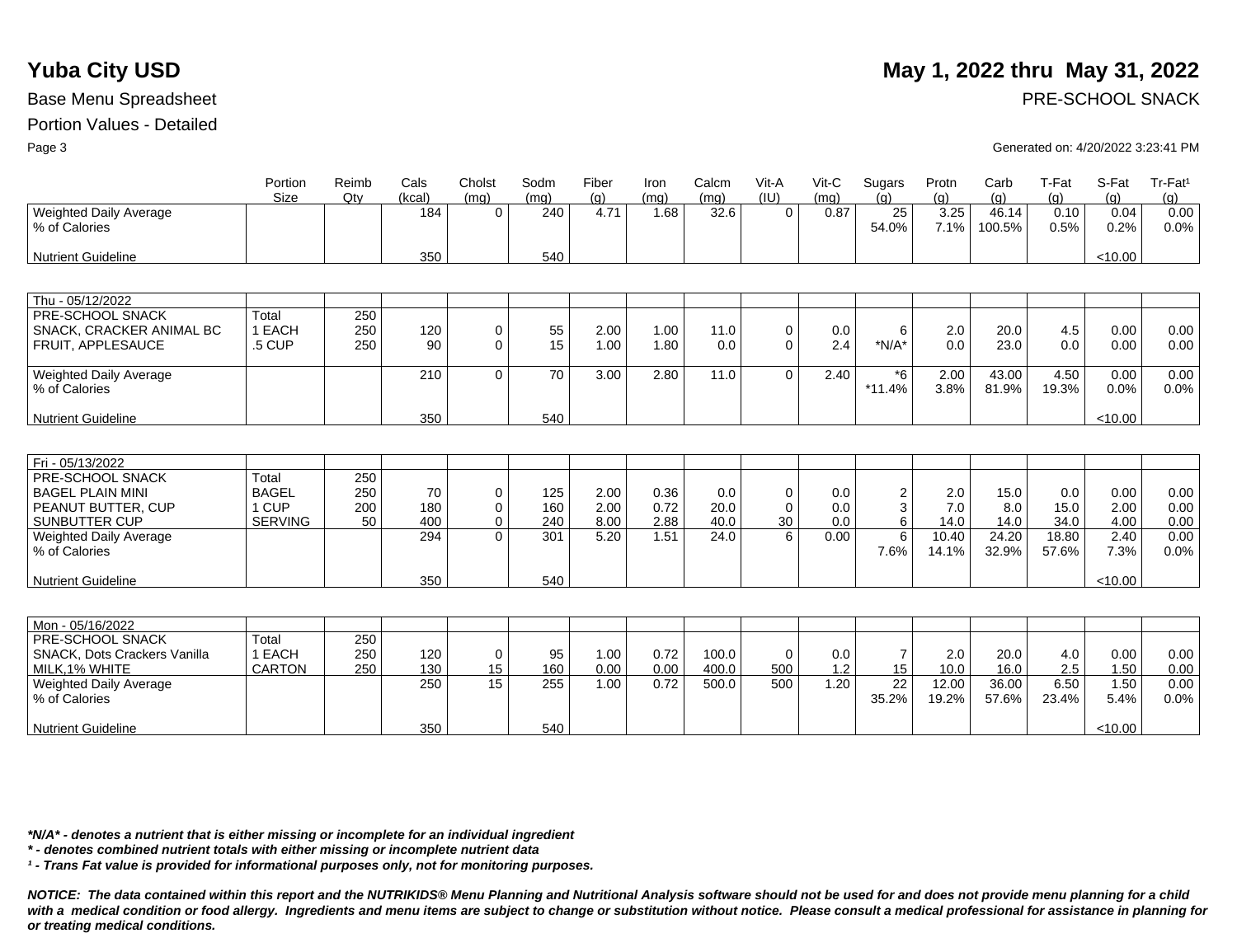|                                                                                    | Portion<br><b>Size</b>                    | Reimb<br>Qtv      | Cals<br>(kcal) | Cholst<br>(ma)             | Sodm<br>(mq)       | Fiber<br>(q) | Iron<br>(mq) | Calcm<br>(mq) | Vit-A<br>(IU)     | Vit-C<br>(mq) | Sugars<br>(q)        | Protn<br>(q)  | Carb<br>(q)     | T-Fat<br>(a)  | S-Fat<br>(q) | Tr-Fat <sup>1</sup><br>(g) |
|------------------------------------------------------------------------------------|-------------------------------------------|-------------------|----------------|----------------------------|--------------------|--------------|--------------|---------------|-------------------|---------------|----------------------|---------------|-----------------|---------------|--------------|----------------------------|
| Tue - 05/17/2022                                                                   |                                           |                   |                |                            |                    |              |              |               |                   |               |                      |               |                 |               |              |                            |
| PRE-SCHOOL SNACK<br>SNACK, Strawberry Sports - J&J<br><b>FRUIT, BANANAS FRESH</b>  | Total<br>1 EACH<br>1 EACH                 | 250<br>250<br>250 | 130<br>105     | $\mathbf 0$<br>$\mathbf 0$ | 95<br>$\mathbf{1}$ | 1.00<br>3.07 | 0.72<br>0.31 | 100.0<br>5.9  | $\mathbf 0$<br>76 | 0.0<br>10.27  | $\overline{7}$<br>14 | 2.0<br>1.29   | 20.0<br>26.95   | 4.0<br>0.39   | 0.00<br>0.13 | 0.00<br>0.00               |
| <b>Weighted Daily Average</b><br>% of Calories                                     |                                           |                   | 235            | $\Omega$                   | 96                 | 4.07         | 1.03         | 105.9         | 76                | 10.27         | 21<br>36.5%          | 3.29<br>5.6%  | 46.95<br>79.9%  | 4.39<br>16.8% | 0.13<br>0.5% | 0.00<br>0.0%               |
| <b>Nutrient Guideline</b>                                                          |                                           |                   | 350            |                            | 540                |              |              |               |                   |               |                      |               |                 |               | < 10.00      |                            |
|                                                                                    |                                           |                   |                |                            |                    |              |              |               |                   |               |                      |               |                 |               |              |                            |
| Wed - 05/18/2022                                                                   |                                           |                   |                |                            |                    |              |              |               |                   |               |                      |               |                 |               |              |                            |
| PRE-SCHOOL SNACK<br><b>VEG, CARROT STICKS</b><br>JUICE APPLE SC TOTAL JUC 6<br>.75 | Total<br><b>6 STICKS</b><br><b>CARTON</b> | 250<br>250<br>250 | 46<br>90       | 0<br>$\mathbf 0$           | 78<br>10           | 3.40<br>0.00 | 0.41<br>0.00 | 34.0<br>17.0  | 19051<br>$\Omega$ | 6.8<br>0.0    | $*N/A*$<br>21        | 1.13<br>0.0   | 11.34<br>23.0   | 0.0<br>0.0    | 0.00<br>0.00 | $*N/A*$<br>0.00            |
| Weighted Daily Average<br>% of Calories                                            |                                           |                   | 136            | $\Omega$                   | 88                 | 3.40         | 0.41         | 51.0          | 19051             | 6.80          | $*21$<br>$*61.5%$    | 1.13<br>3.3%  | 34.34<br>100.6% | 0.00<br>0.0%  | 0.00<br>0.0% | $*0.00$<br>$*0.0\%$        |
| <b>Nutrient Guideline</b>                                                          |                                           |                   | 350            |                            | 540                |              |              |               |                   |               |                      |               |                 |               | < 10.00      |                            |
|                                                                                    |                                           |                   |                |                            |                    |              |              |               |                   |               |                      |               |                 |               |              |                            |
| Thu - 05/19/2022                                                                   |                                           |                   |                |                            |                    |              |              |               |                   |               |                      |               |                 |               |              |                            |
| PRE-SCHOOL SNACK<br>YOGURT, DANIMALS CRUSH C<br>UP                                 | Total<br>EACH 4OZ                         | 250<br>250        | 80             | $\mathbf 0$                | 65                 | 0.00         | 0.00         | 150.0         | $\Omega$          | 0.0           | 13                   | 4.0           | 16.0            | 0.0           | 0.00         | 0.00                       |
| SNACK.Belly Bear Cracker- J&J                                                      | 1 EACH                                    | 250               | 130            | $\mathbf 0$                | 100                | 1.00         | 1.08         | 100.0         | $\Omega$          | 0.0           | 8                    | 2.0           | 20.0            | 4.0           | 0.00         | 0.00                       |
| Weighted Daily Average<br>% of Calories                                            |                                           |                   | 210            | $\Omega$                   | 165                | 1.00         | 1.08         | 250.0         | $\Omega$          | 0.00          | 21<br>40.0%          | 6.00<br>11.4% | 36.00<br>68.6%  | 4.00<br>17.1% | 0.00<br>0.0% | 0.00<br>0.0%               |
| <b>Nutrient Guideline</b>                                                          |                                           |                   | 350            |                            | 540                |              |              |               |                   |               |                      |               |                 |               | < 10.00      |                            |
|                                                                                    |                                           |                   |                |                            |                    |              |              |               |                   |               |                      |               |                 |               |              |                            |
| Fri - 05/20/2022                                                                   |                                           |                   |                |                            |                    |              |              |               |                   |               |                      |               |                 |               |              |                            |
| PRE-SCHOOL SNACK<br>SNACK, CRACKER ALPHABET<br><b>BC</b>                           | Total<br>1 EACH                           | 250<br>250        | 120            | $\mathbf 0$                | 55                 | 2.00         | 1.00         | 11.0          | $\Omega$          | 0.0           | 6                    | 2.0           | 20.0            | 4.5           | 0.00         | 0.00                       |
| JUICE APPLE SC TOTAL JUC 6<br>.75                                                  | <b>CARTON</b>                             | 250               | 90             | 0                          | 10                 | 0.00         | 0.00         | 17.0          | $\Omega$          | 0.0           | 21                   | 0.0           | 23.0            | 0.0           | 0.00         | 0.00                       |

*\*N/A\* - denotes a nutrient that is either missing or incomplete for an individual ingredient*

*\* - denotes combined nutrient totals with either missing or incomplete nutrient data*

*¹ - Trans Fat value is provided for informational purposes only, not for monitoring purposes.*

*NOTICE: The data contained within this report and the NUTRIKIDS® Menu Planning and Nutritional Analysis software should not be used for and does not provide menu planning for a child*  with a medical condition or food allergy. Ingredients and menu items are subject to change or substitution without notice. Please consult a medical professional for assistance in planning for *or treating medical conditions.*

## **Yuba City USD** May 1, 2022 thru May 31, 2022

Base Menu Spreadsheet **PRE-SCHOOL SNACK** 

### Page 4 Generated on: 4/20/2022 3:23:41 PM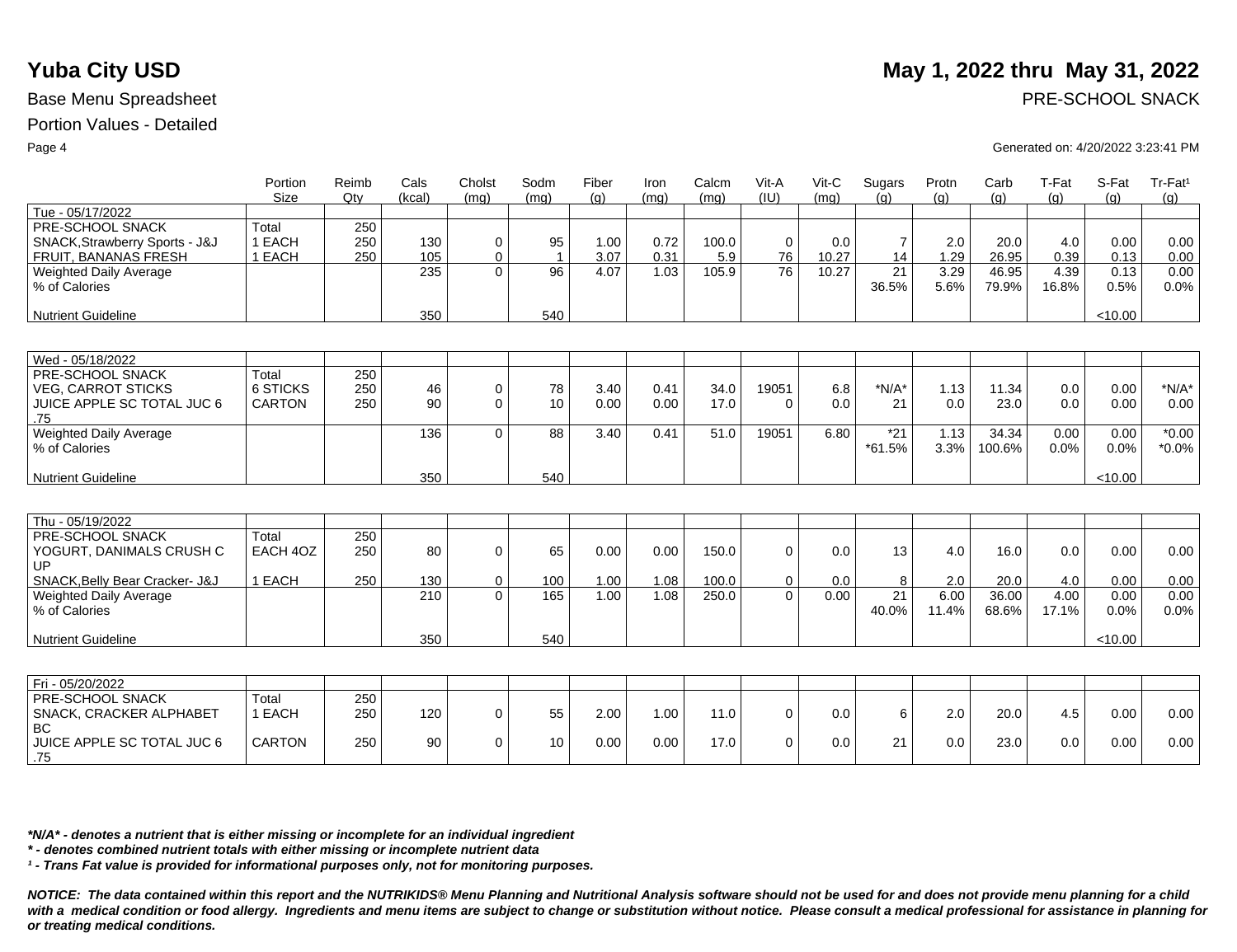|                                 | Portion<br>Size | Reimb<br>Qtv | Cals<br>(kcal) | Cholst<br>(mq) | Sodm<br>(mg) | Fiber<br>(q) | Iron<br>(mg) | Calcm<br>(mq) | Vit-A<br>(IU) | $V$ it-C<br>(mq) | Sugars<br>(q)   | Protn<br>(q) | Carb<br>(g) | T-Fat<br>(g) | S-Fat<br>(g) | Tr-Fat <sup>1</sup><br>(g) |
|---------------------------------|-----------------|--------------|----------------|----------------|--------------|--------------|--------------|---------------|---------------|------------------|-----------------|--------------|-------------|--------------|--------------|----------------------------|
| Weighted Daily Average          |                 |              | 210            | $\Omega$       | 65           | 2.00         | 1.00         | 28.0          | $\Omega$      | 0.00             | 27              | 2.00         | 43.00       | 4.50         | 0.00         | 0.00                       |
| % of Calories                   |                 |              |                |                |              |              |              |               |               |                  | 51.4%           | 3.8%         | 81.9%       | 19.3%        | 0.0%         | 0.0%                       |
|                                 |                 |              |                |                |              |              |              |               |               |                  |                 |              |             |              |              |                            |
| <b>Nutrient Guideline</b>       |                 |              | 350            |                | 540          |              |              |               |               |                  |                 |              |             |              | < 10.00      |                            |
|                                 |                 |              |                |                |              |              |              |               |               |                  |                 |              |             |              |              |                            |
| Mon - 05/23/2022                |                 |              |                |                |              |              |              |               |               |                  |                 |              |             |              |              |                            |
| PRE-SCHOOL SNACK                | Total           | 250          |                |                |              |              |              |               |               |                  |                 |              |             |              |              |                            |
| <b>BAGEL PLAIN MINI</b>         | <b>BAGEL</b>    | 250          | 70             | 0              | 125          | 2.00         | 0.36         | 0.0           | $\mathbf 0$   | 0.0              | $\overline{c}$  | 2.0          | 15.0        | 0.0          | 0.00         | 0.00                       |
| PEANUT BUTTER, CUP              | 1 CUP           | 200          | 180            | 0              | 160          | 2.00         | 0.72         | 20.0          | $\Omega$      | 0.0              | 3               | 7.0          | 8.0         | 15.0         | 2.00         | 0.00                       |
| <b>SUNBUTTER CUP</b>            | <b>SERVING</b>  | 50           | 400            | $\mathbf 0$    | 240          | 8.00         | 2.88         | 40.0          | 30            | 0.0              | 6               | 14.0         | 14.0        | 34.0         | 4.00         | 0.00                       |
| Weighted Daily Average          |                 |              | 294            | $\Omega$       | 301          | 5.20         | 1.51         | 24.0          | 6             | 0.00             | 6               | 10.40        | 24.20       | 18.80        | 2.40         | 0.00                       |
| % of Calories                   |                 |              |                |                |              |              |              |               |               |                  | 7.6%            | 14.1%        | 32.9%       | 57.6%        | 7.3%         | 0.0%                       |
|                                 |                 |              |                |                |              |              |              |               |               |                  |                 |              |             |              |              |                            |
| <b>Nutrient Guideline</b>       |                 |              | 350            |                | 540          |              |              |               |               |                  |                 |              |             |              | < 10.00      |                            |
|                                 |                 |              |                |                |              |              |              |               |               |                  |                 |              |             |              |              |                            |
| Tue - 05/24/2022                |                 |              |                |                |              |              |              |               |               |                  |                 |              |             |              |              |                            |
| PRE-SCHOOL SNACK                | Total           | 250          |                |                |              |              |              |               |               |                  |                 |              |             |              |              |                            |
| SNACK, GOLDFISH CRACKERS        | 1 EACH          | 250          | 100            | 4              | 170          | 1.00         | 0.36         | 20.0          | $\Omega$      | 0.0              | $*N/A*$         | 3.0          | 14.0        | 3.5          | 1.00         | 0.00                       |
| MILK. GALLON 1%                 | 5 CUP           | 250          | 65             | 8              | 80           | 0.00         | 0.00         | 200.0         | 250           | 0.6              | 8               | 5.0          | 8.0         | 1.25         | 0.75         | 0.00                       |
| Weighted Daily Average          |                 |              | 165            | 12             | 250          | 1.00         | 0.36         | 220.0         | 250           | 0.60             | *8              | 8.00         | 22.00       | 4.75         | 1.75         | 0.00                       |
| % of Calories                   |                 |              |                |                |              |              |              |               |               |                  | *18.2%          | 19.4%        | 53.3%       | 25.9%        | 9.5%         | 0.0%                       |
|                                 |                 |              |                |                |              |              |              |               |               |                  |                 |              |             |              |              |                            |
| <b>Nutrient Guideline</b>       |                 |              | 350            |                | 540          |              |              |               |               |                  |                 |              |             |              | < 10.00      |                            |
|                                 |                 |              |                |                |              |              |              |               |               |                  |                 |              |             |              |              |                            |
| Wed - 05/25/2022                |                 |              |                |                |              |              |              |               |               |                  |                 |              |             |              |              |                            |
| PRE-SCHOOL SNACK                | Total           | 250          |                |                |              |              |              |               |               |                  |                 |              |             |              |              |                            |
| <b>SNACK, PRETZEL STICKLETS</b> | <b>BAG</b>      | 250          | 70             | 0              | 230          | 3.00         | 1.00         | 9.0           | $\mathbf 0$   | 0.0              | $\mathbf 0$     | 2.0          | 16.0        | 0.0          | 0.00         | 0.00                       |
| <b>FRUIT, RAISINS</b>           | <b>BOX</b>      | 250          | 114            | 0              | 10           | 1.71         | 0.68         | 23.6          | $\mathbf 0$   | 0.87             | 25              | 1.25         | 30.14       | 0.1          | 0.04         | 0.00                       |
| Weighted Daily Average          |                 |              | 184            | $\Omega$       | 240          | 4.71         | 1.68         | 32.6          | $\Omega$      | 0.87             | $\overline{25}$ | 3.25         | 46.14       | 0.10         | 0.04         | 0.00                       |
| % of Calories                   |                 |              |                |                |              |              |              |               |               |                  | 54.0%           | 7.1%         | 100.5%      | 0.5%         | 0.2%         | 0.0%                       |
|                                 |                 |              |                |                |              |              |              |               |               |                  |                 |              |             |              |              |                            |
| <b>Nutrient Guideline</b>       |                 |              | 350            |                | 540          |              |              |               |               |                  |                 |              |             |              | < 10.00      |                            |

*\*N/A\* - denotes a nutrient that is either missing or incomplete for an individual ingredient*

*\* - denotes combined nutrient totals with either missing or incomplete nutrient data*

*¹ - Trans Fat value is provided for informational purposes only, not for monitoring purposes.*

*NOTICE: The data contained within this report and the NUTRIKIDS® Menu Planning and Nutritional Analysis software should not be used for and does not provide menu planning for a child*  with a medical condition or food allergy. Ingredients and menu items are subject to change or substitution without notice. Please consult a medical professional for assistance in planning for *or treating medical conditions.*

## **Yuba City USD** May 1, 2022 thru May 31, 2022

Base Menu Spreadsheet **PRE-SCHOOL SNACK** 

Page 5 Generated on: 4/20/2022 3:23:41 PM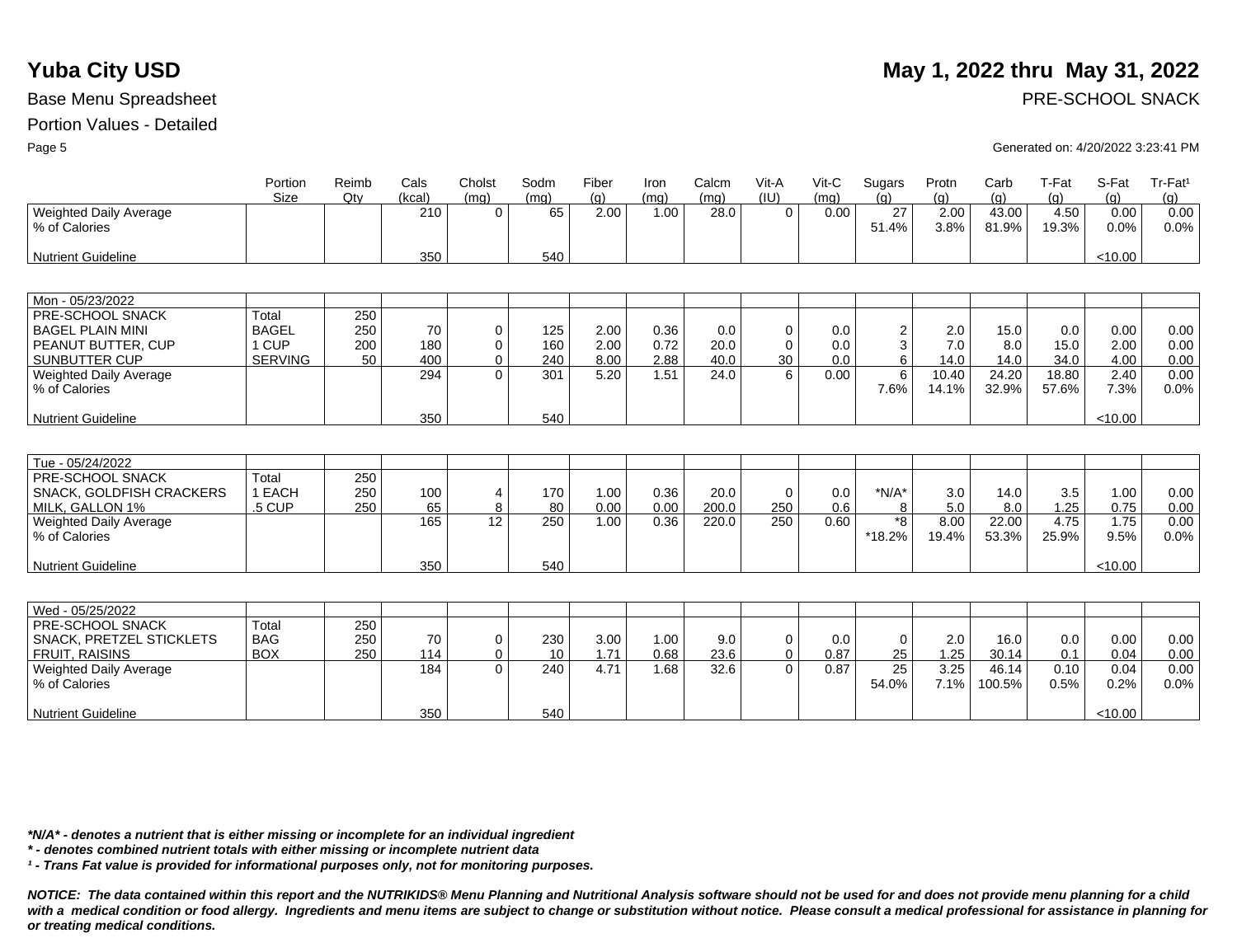# **Yuba City USD** May 1, 2022 thru May 31, 2022

Base Menu Spreadsheet **PRE-SCHOOL SNACK** 

### Page 6 Generated on: 4/20/2022 3:23:41 PM

|                                     | Portion<br><b>Size</b> | Reimb<br>Qtv | Cals<br>(kcal) | Cholst                | Sodm            | Fiber        | Iron         | Calcm       | Vit-A<br>(IU)   | Vit-C      | Sugars   | Protn      | Carb         | T-Fat      | S-Fat        | Tr-Fat <sup>1</sup> |
|-------------------------------------|------------------------|--------------|----------------|-----------------------|-----------------|--------------|--------------|-------------|-----------------|------------|----------|------------|--------------|------------|--------------|---------------------|
| Thu - 05/26/2022                    |                        |              |                | (mq)                  | (mq)            | (q)          | (mq)         | (mq)        |                 | (mq)       | (a)      | (q)        | (q)          | (q)        | (q)          | (g)                 |
| PRE-SCHOOL SNACK                    | Total                  |              |                |                       |                 |              |              |             |                 |            |          |            |              |            |              |                     |
|                                     | <b>PACKAGE</b>         | 250          |                |                       |                 |              |              |             |                 |            | $*N/A*$  |            |              |            |              |                     |
| TORTILLA, CHIPS<br>SALSA, COMMODITY | #8 SCOOP               | 250<br>250   | 203<br>35      | $\pmb{0}$<br>$\Omega$ | 83<br>124       | 3.00<br>3.54 | 0.60<br>0.00 | 27.0<br>0.0 | 150<br>$\Omega$ | 1.5<br>0.0 | $*N/A*$  | 3.0<br>0.0 | 28.5<br>7.09 | 7.5<br>0.0 | 1.50<br>0.00 | 0.00<br>0.00        |
|                                     |                        |              |                |                       |                 |              |              |             |                 |            |          |            |              |            |              |                     |
| Weighted Daily Average              |                        |              | 238            | $\Omega$              | 207             | 6.54         | 0.60         | 27.0        | 150             | 1.50       | $*N/A*$  | 3.00       | 35.59        | 7.50       | 1.50         | 0.00                |
| % of Calories                       |                        |              |                |                       |                 |              |              |             |                 |            | *N/A%*   | 5.0%       | 59.8%        | 28.4%      | 5.7%         | 0.0%                |
| <b>Nutrient Guideline</b>           |                        |              | 350            |                       | 540             |              |              |             |                 |            |          |            |              |            | < 10.00      |                     |
|                                     |                        |              |                |                       |                 |              |              |             |                 |            |          |            |              |            |              |                     |
| Fri - 05/27/2022                    |                        |              |                |                       |                 |              |              |             |                 |            |          |            |              |            |              |                     |
| PRE-SCHOOL SNACK                    | Total                  | 250          |                |                       |                 |              |              |             |                 |            |          |            |              |            |              |                     |
| SNACK, CRACKER ANIMAL BC            | 1 EACH                 | 250          | 120            | $\mathbf 0$           | 55              | 2.00         | 1.00         | 11.0        | $\mathbf 0$     | 0.0        | 6        | 2.0        | 20.0         | 4.5        | 0.00         | 0.00                |
| FRUIT, APPLESAUCE                   | .5 CUP                 | 250          | 90             | $\mathbf 0$           | 15              | 1.00         | 1.80         | 0.0         | $\mathbf 0$     | 2.4        | $*N/A*$  | 0.0        | 23.0         | 0.0        | 0.00         | 0.00                |
|                                     |                        |              |                |                       |                 |              |              |             |                 |            |          |            |              |            |              |                     |
| Weighted Daily Average              |                        |              | 210            | $\Omega$              | 70              | 3.00         | 2.80         | 11.0        | $\Omega$        | 2.40       | $*6$     | 2.00       | 43.00        | 4.50       | 0.00         | 0.00                |
| % of Calories                       |                        |              |                |                       |                 |              |              |             |                 |            | $*11.4%$ | 3.8%       | 81.9%        | 19.3%      | 0.0%         | 0.0%                |
| <b>Nutrient Guideline</b>           |                        |              | 350            |                       | 540             |              |              |             |                 |            |          |            |              |            | < 10.00      |                     |
|                                     |                        |              |                |                       |                 |              |              |             |                 |            |          |            |              |            |              |                     |
| Tue - 05/31/2022                    |                        |              |                |                       |                 |              |              |             |                 |            |          |            |              |            |              |                     |
| PRE-SCHOOL SNACK                    | Total                  | 250          |                |                       |                 |              |              |             |                 |            |          |            |              |            |              |                     |
| <b>SNACK, CRACKER ALPHABET</b>      | 1 EACH                 | 250          | 120            | $\mathbf 0$           | 55              | 2.00         | 1.00         | 11.0        | $\pmb{0}$       | 0.0        | 6        | 2.0        | 20.0         | 4.5        | 0.00         | 0.00                |
| BC                                  |                        |              |                |                       |                 |              |              |             |                 |            |          |            |              |            |              |                     |
| JUICE APPLE SC TOTAL JUC 6          | <b>CARTON</b>          | 250          | 90             | $\Omega$              | 10 <sup>1</sup> | 0.00         | 0.00         | 17.0        | $\mathbf 0$     | 0.0        | 21       | 0.0        | 23.0         | 0.0        | 0.00         | 0.00                |
| .75                                 |                        |              |                |                       |                 |              |              |             |                 |            |          |            |              |            |              |                     |
| Weighted Daily Average              |                        |              | 210            | $\Omega$              | 65              | 2.00         | 1.00         | 28.0        | $\Omega$        | 0.00       | 27       | 2.00       | 43.00        | 4.50       | 0.00         | 0.00                |
| % of Calories                       |                        |              |                |                       |                 |              |              |             |                 |            | 51.4%    | 3.8%       | 81.9%        | 19.3%      | 0.0%         | 0.0%                |
| <b>Nutrient Guideline</b>           |                        |              | 350            |                       | 540             |              |              |             |                 |            |          |            |              |            | < 10.00      |                     |
|                                     |                        |              |                |                       |                 |              |              |             |                 |            |          |            |              |            |              |                     |
|                                     |                        |              |                |                       |                 |              |              |             |                 |            |          |            |              |            |              |                     |
| Weighted Average                    |                        |              | 213            | 3                     | 169             | 3.14         | 1.11         | 120.3       | 1908            | 2.25       | $*16$    | 4.96       | 37.02        | 5.46       | 0.70         | $*0.00$             |
|                                     |                        |              |                |                       |                 |              |              |             |                 |            | *67.9%   | 9.3%       | 69.5%        | 23.0%      | 2.9%         | $*0.0\%$            |

*\*N/A\* - denotes a nutrient that is either missing or incomplete for an individual ingredient*

*\* - denotes combined nutrient totals with either missing or incomplete nutrient data*

*¹ - Trans Fat value is provided for informational purposes only, not for monitoring purposes.*

*NOTICE: The data contained within this report and the NUTRIKIDS® Menu Planning and Nutritional Analysis software should not be used for and does not provide menu planning for a child*  with a medical condition or food allergy. Ingredients and menu items are subject to change or substitution without notice. Please consult a medical professional for assistance in planning for *or treating medical conditions.*